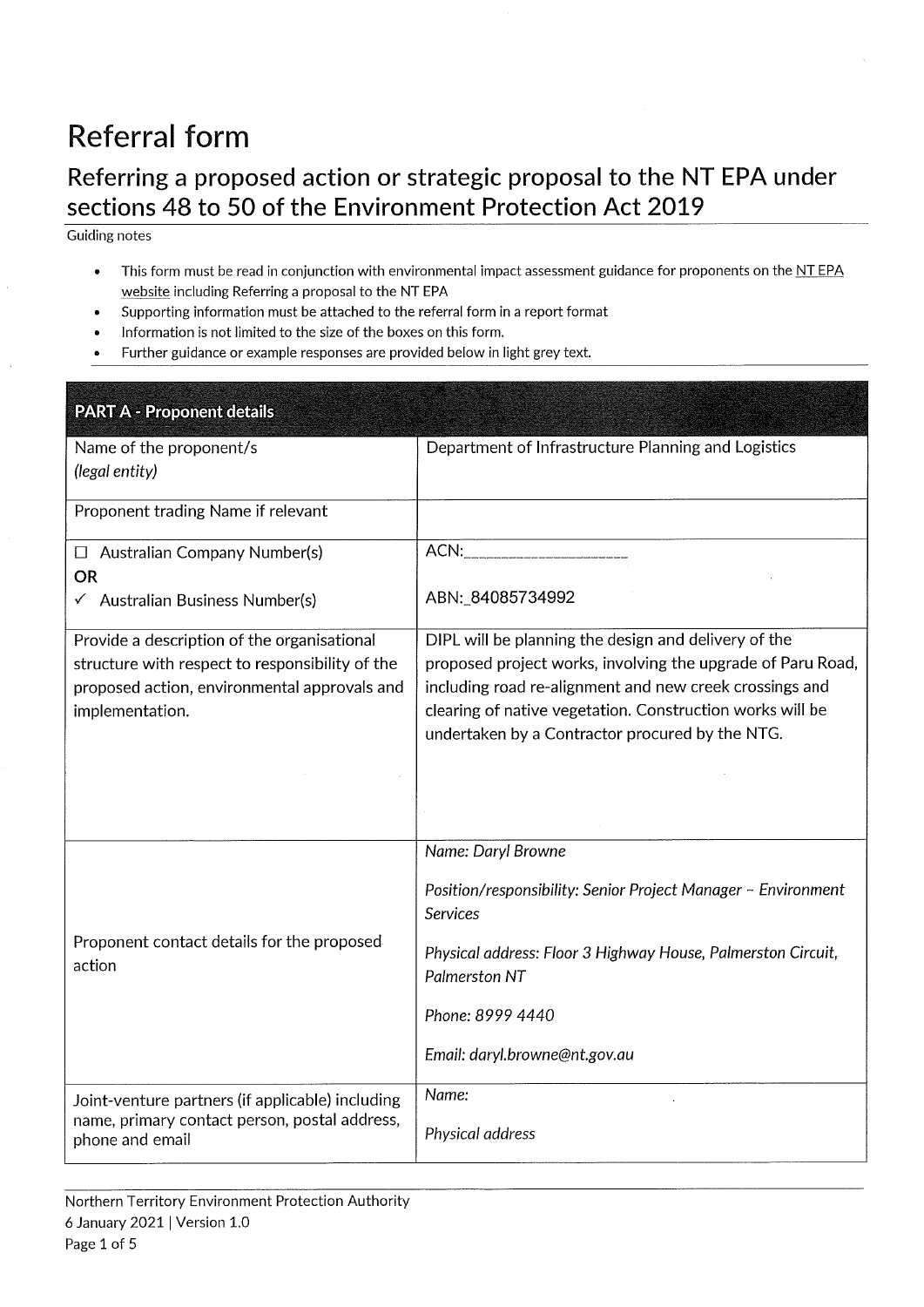|                                                                                                                                                      | Phone                    |
|------------------------------------------------------------------------------------------------------------------------------------------------------|--------------------------|
|                                                                                                                                                      | Email                    |
| Consultants details (if acting on behalf of the<br>proponent) including business name, primary<br>contact person, postal address, phone and<br>email | Business name:           |
|                                                                                                                                                      | Name of primary contact: |
|                                                                                                                                                      | Physical address         |
|                                                                                                                                                      | Phone                    |
|                                                                                                                                                      | Email                    |
|                                                                                                                                                      |                          |
|                                                                                                                                                      |                          |

| Outline of the proposal                                                                                                |                                                                                                                                                                                                                                                                                                                                                             |
|------------------------------------------------------------------------------------------------------------------------|-------------------------------------------------------------------------------------------------------------------------------------------------------------------------------------------------------------------------------------------------------------------------------------------------------------------------------------------------------------|
|                                                                                                                        |                                                                                                                                                                                                                                                                                                                                                             |
| Title of the proposal                                                                                                  | Paru Road Upgrade - NT Portion 1644, Melville Island                                                                                                                                                                                                                                                                                                        |
| Provide a brief summary (one or two<br>paragraphs) of the proposal including the<br>activity type/ industry/ duration. | DIPL proposes to upgrade Paru Road within NT Portion<br>1644 (Melville Island) by realigning the current road in a<br>number of locations. To facilitate the road upgrade gravel<br>will be extracted from two nominated locations.<br>Road construction works are anticipated to be undertaken<br>during the 2021 and 2022 dry seasons (April to October). |
| .ocation                                                                                                               | Works will be programmed so that sections of road are<br>constructed and sealed before the wet season commences.                                                                                                                                                                                                                                            |

|    |                                                                                                                                                    |                                                    | and a state |
|----|----------------------------------------------------------------------------------------------------------------------------------------------------|----------------------------------------------------|-------------|
|    | Location:                                                                                                                                          | Paru Road within NT Portion 1644 - Melville Island |             |
| a) | street address, suburb, tenement details,<br>lot/section numbers, town/hundred, NT<br>Portion or pastoral lease numbers, as<br>applicable; or      |                                                    |             |
| b) | if remote, the nearest town or<br>recognisable feature and distance and<br>direction from that town/feature to the<br>site of the proposed action. |                                                    |             |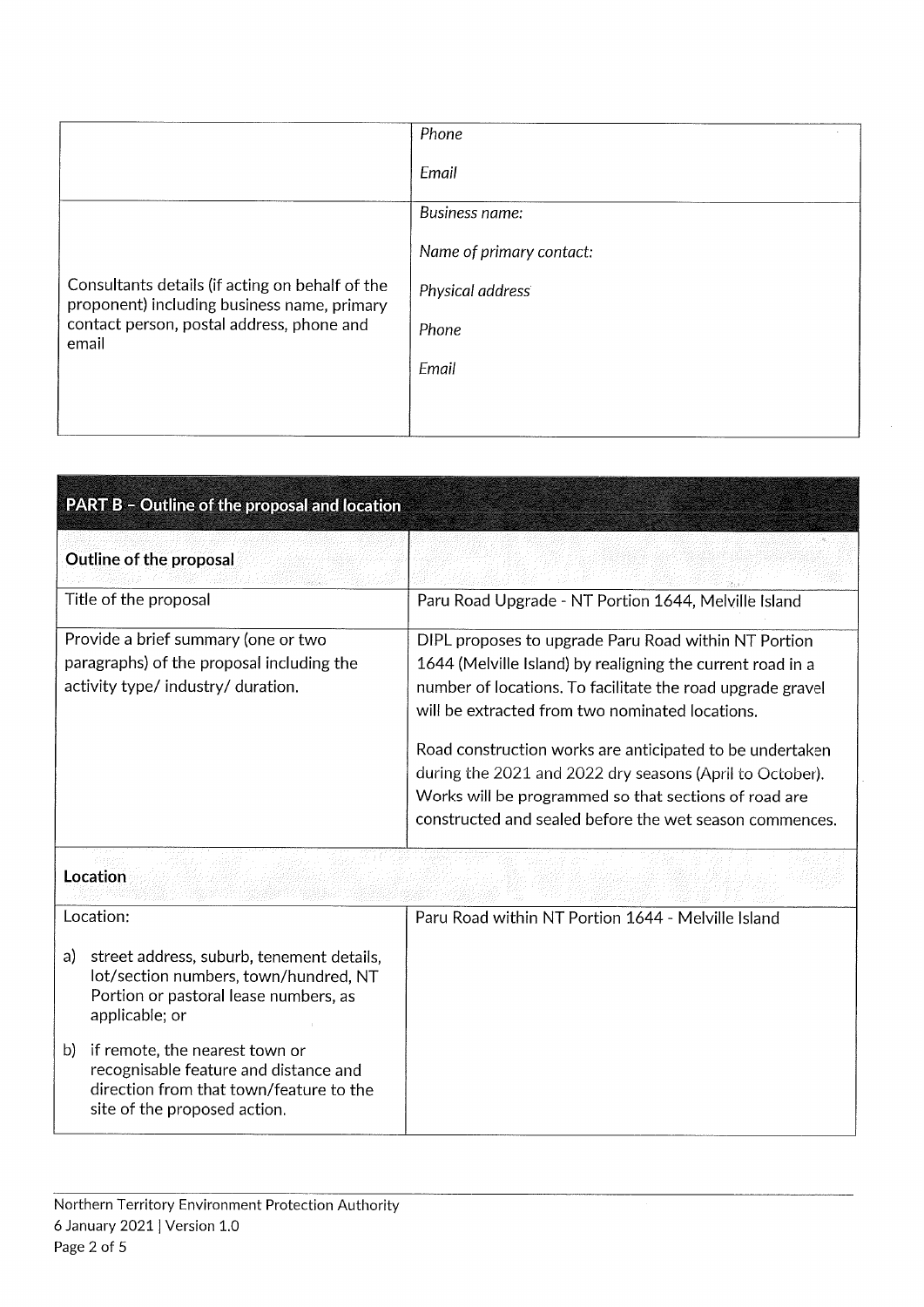| Name of the Local Government<br>Authority/ies in which the proposal is<br>located.                                                                                                                 | Tiwi Land Council and Tiwi Islands Regional Council                                     |
|----------------------------------------------------------------------------------------------------------------------------------------------------------------------------------------------------|-----------------------------------------------------------------------------------------|
| What is the land tenure type?                                                                                                                                                                      | Freehold - Tiwi Aboriginal Land Trust                                                   |
| Is the land zoned under the NT Planning<br>Scheme?                                                                                                                                                 | <b>No</b><br>$\checkmark$<br>Yes If so, what is the zoning/s?<br>$\Box$                 |
| What is the current land use of the proposed<br>footprint?                                                                                                                                         | Existing road and undeveloped native vegetation                                         |
| What is the approximate distance (as the crow<br>flies) and direction to the closest human<br>sensitive receptor (for example, residence,<br>accommodation, hospital, school) from the<br>proposal | 1km from the end of project and 10km from the start. This is<br>a linear roads project. |

| <b>PART C - Referral type</b>                                                                                     |                                                |
|-------------------------------------------------------------------------------------------------------------------|------------------------------------------------|
| What type of proposal is being referred?                                                                          | proposed action<br>v                           |
| *provide the NT EPA reference number of the proposed<br>action that is being varied. The number is located in the | strategic proposal<br>$\Box$                   |
| top left hand corner of a notice of decision for that<br>proposal being varied e.g. EP2020/001                    | proponent initiated EIS                        |
|                                                                                                                   | significant variation to proposal*             |
|                                                                                                                   | NT FPA reference number                        |
| Provide a brief justification including the reasons why                                                           | Known threatened species listed under the TPWC |
| you consider the action may have a significant impact                                                             | Act and EPBC Act occur within the footprint of |
| on the environment and is referred to the NT EPA.                                                                 | proposed works.                                |
| Refer to section 11 of the EP Act and the NT EPA's<br>environmental factors and objectives.                       |                                                |

| <b>PART D - Fit and proper person to hold environmental approval</b>                                       |     |
|------------------------------------------------------------------------------------------------------------|-----|
| Has the proponent contravened a law of the Territory                                                       | Yes |
| or another jurisdiction that relates to environmental<br>matters, including matters relating to pollution, | No  |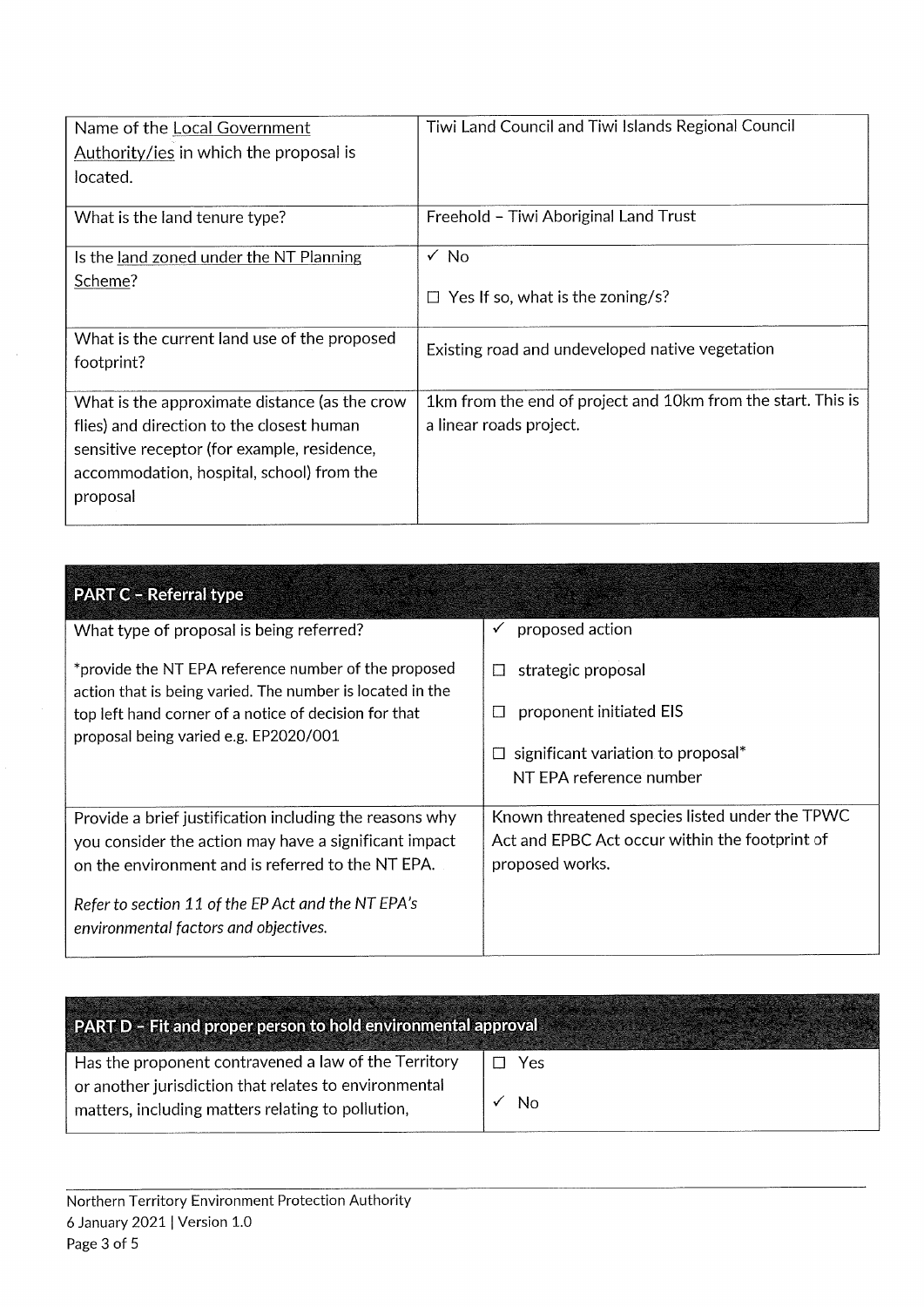| biodiversity, natural resources, planning, development     | Provide details:   |
|------------------------------------------------------------|--------------------|
| or waste?                                                  |                    |
|                                                            |                    |
|                                                            |                    |
| Has the proponent contravened a law of the Territory       | $\square$ Yes      |
| or another jurisdiction that relates to work health and    |                    |
| safety?                                                    | $\checkmark$<br>No |
|                                                            |                    |
|                                                            | Provide details:   |
|                                                            |                    |
|                                                            |                    |
|                                                            |                    |
|                                                            |                    |
|                                                            |                    |
| Has the proponent committed an offence against any         | Yes<br>$\Box$      |
| law of the Territory or another jurisdiction that involves |                    |
| an element of fraud or dishonesty?                         | No<br>$\checkmark$ |
|                                                            |                    |
|                                                            | Provide details:   |
|                                                            |                    |
|                                                            |                    |
|                                                            |                    |
| Has the proponent behaved or is likely to behave in a      | Yes<br>$\Box$      |
|                                                            |                    |
| way that is inconsistent with the persons duty as an       | No<br>$\checkmark$ |
| approval holder, should an approval be issued?             |                    |
|                                                            | Provide details:   |
|                                                            |                    |
|                                                            |                    |
|                                                            |                    |
|                                                            |                    |

| <b>PART E - Referrer details and declaration</b> |                                     |                                                           |                                           |
|--------------------------------------------------|-------------------------------------|-----------------------------------------------------------|-------------------------------------------|
| Who is referring this proposal?                  |                                     | $\Box$ Proponent                                          |                                           |
|                                                  |                                     | $\boxtimes$ Authorised representative of proponent entity |                                           |
| Name Bruce Michael                               |                                     | Signature                                                 | Bun Mars                                  |
|                                                  |                                     |                                                           |                                           |
| Position                                         | <b>Executive Director Transport</b> | Organisation                                              | Department of Infrastructure Planning and |
|                                                  | Planning                            |                                                           | Logistics                                 |
|                                                  |                                     |                                                           |                                           |
| Email                                            | bruce.michael@nt.gov.au             |                                                           |                                           |
| Address                                          | GPO Box 61                          | <b>Palmerston Circuit</b>                                 |                                           |